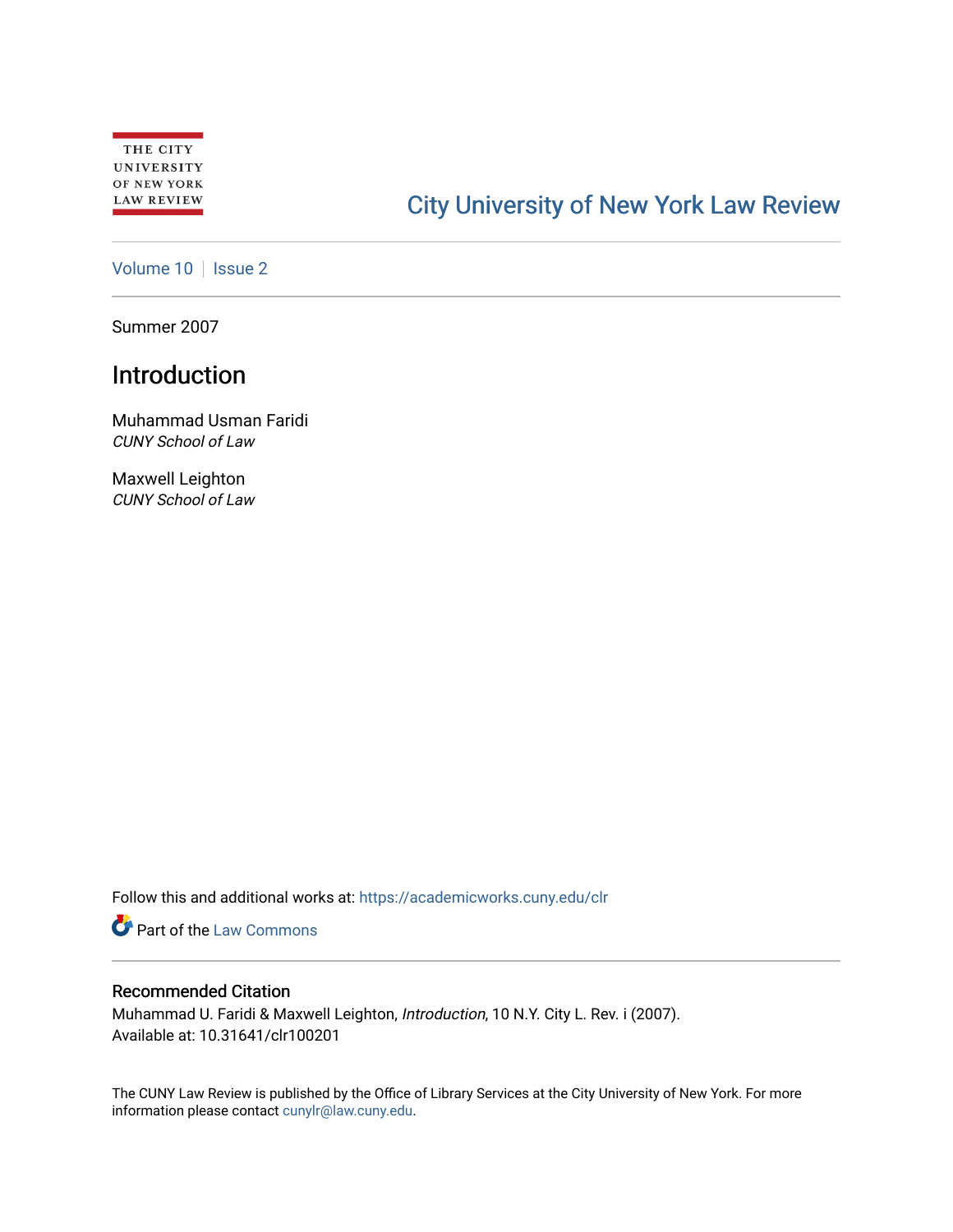# **GUANTANAMO BAY: AN INTRODUCTION TO ´ THE SYMPOSIUM ISSUE**

#### *Muhammad Usman Faridi*\* *and Maxwell Leighton*†

Emblematic of the City University of New York (CUNY) School of Law's mission to train its graduates to practice law in the service of human needs, the New York City Law Review publishes scholarly work exploring novel legal issues that affect the public interest. To some, the law review's name might suggest a concern narrowed to within the publication's urban limits. Yet the wide-ranging ambit of a public interest focus, shared by its host school, pushes the New York City Law Review to encompass a cross-dimensional, national, and international public interest scholarship.

On March 23, 2007, the law review held a day-long symposium entitled, "Guantánamo Bay: The Global Effects of Wrongful Detention, Torture, and Unchecked Executive Power." The symposium centered on the legal issues surrounding the detention of individuals by the United States government in Guantanamo Bay, Cuba. ´ Cosponsored by the Center for Constitutional Rights, the Center for International Human Rights at John Jay College of Criminal Justice, and the CUNY University Student Senate, the symposium featured a variety of prominent legal practitioners and scholars who addressed the many complicated and timely issues stemming from the seizure, detention, and abuse of "enemy combatants."

The event also commemorated the Center for Constitutional Rights' 40th anniversary and honored the organization's leading role in protecting and promoting constitutional and human rights. A recognized force in the world of public interest law, the Center has never shied from instigating and supporting the noblest of causes, especially to protect the unpopular and marginalized. In its four decades of work, the organization has dedicated itself to safeguarding our core constitutional protections and human rights when threats overshadow. For that, the New York City Law Review and the CUNY School of Law salute the Center for Constitutional

<sup>\*</sup> Symposium Editor, New York City Law Review (2006–2007); B.A., John Jay College of Criminal Justice, 2004; J.D., City University of New York (CUNY) School of Law, 2007.

<sup>†</sup> Assistant Corporation Counsel, New York City Law Department; Staff Member, New York City Law Review (2006–2007); B.A., Bowdoin College, 2001, J.D., CUNY School of Law, 2007.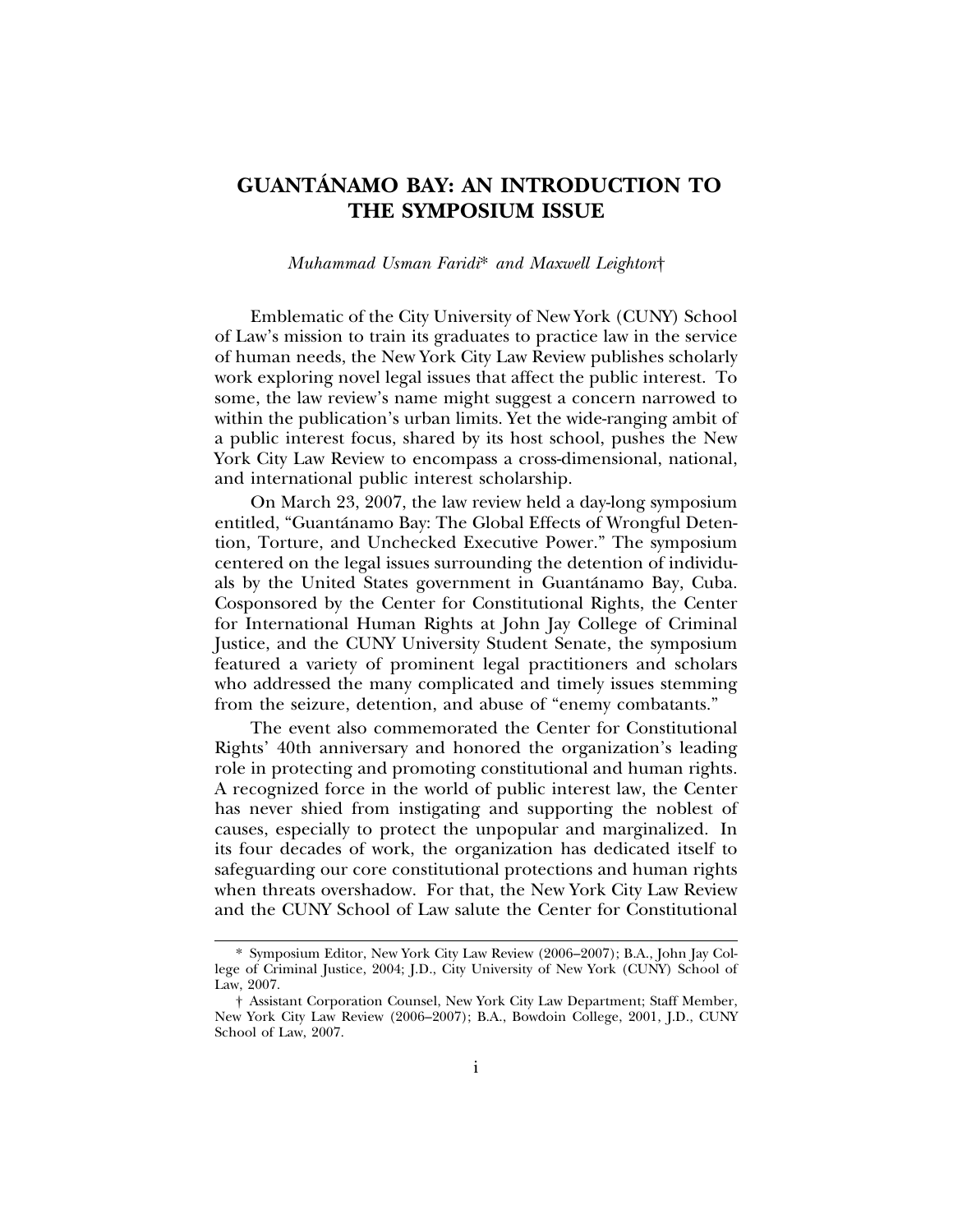Rights as an exemplar of our educational mission, in real-world action, catalyzing the law to serve human need.

The Guantánamo symposium was the occasion for thoughtful and wide-ranging discourse on the complex legal aspects of the United States government's actions both in Guantanamo and in the broader context of a "war on terror." The program addressed the basic fairness and ultimate legality of the detainees' imprisonment and treatment, leading to a long catalogue of queries: Do such persons have the right to seek relief from American courts? If so, can Congress negate their right? What is the status of detainees under international humanitarian law? Should they have protections against torture and coercion? Should they be tried, and if so, when, for what crimes, and under what procedures? If tried, would detainees thereafter have a right to appeal and, if so, to whom? When, and under what circumstances, should they be released? Will they endure further torture when they are released to their governments? What are the respective powers and proper roles of the executive, legislative, and judicial branches of the United States government in dealing with the detainees? What is the legal status of detainees being held at locations other than Guantanamo Bay ´ during the "war on terror?"

The fear mongering that can overtake a society will often lead it to sidestep such questions, obscuring the clear-eyed analysis vital to the search for answers. Through a series of panel discussions, a cross-section of academics and legal practitioners in the areas of civil liberties, international law, and national security examined the role of international law in American courts, the various and tenuous legal distinctions created by the "war on terror," and the current and future impact of government tactics on domestic law. A final panel, consisting of defense attorneys representing "enemy combatants" and other detainees, discussed the strategies they embraced and stigmas they encountered while advocating justice for clients subjected to widespread social opprobrium.

Moreover, beyond lofty legal analysis and familiar policy concerns, the symposium recognized our shared humanity, one that acknowledges injustice and refuses to accept "reason" without rationale. Such a principle girds the advocacy of the Center for Constitutional Rights, the symposium honoree, and fits equally well with all of the event's participants. Even when engaged at times in apparently dry legal discussion, we sought never to lose sight of our common human condition, made palpable by the seeming unbridgeable divide between detainees held without recourse in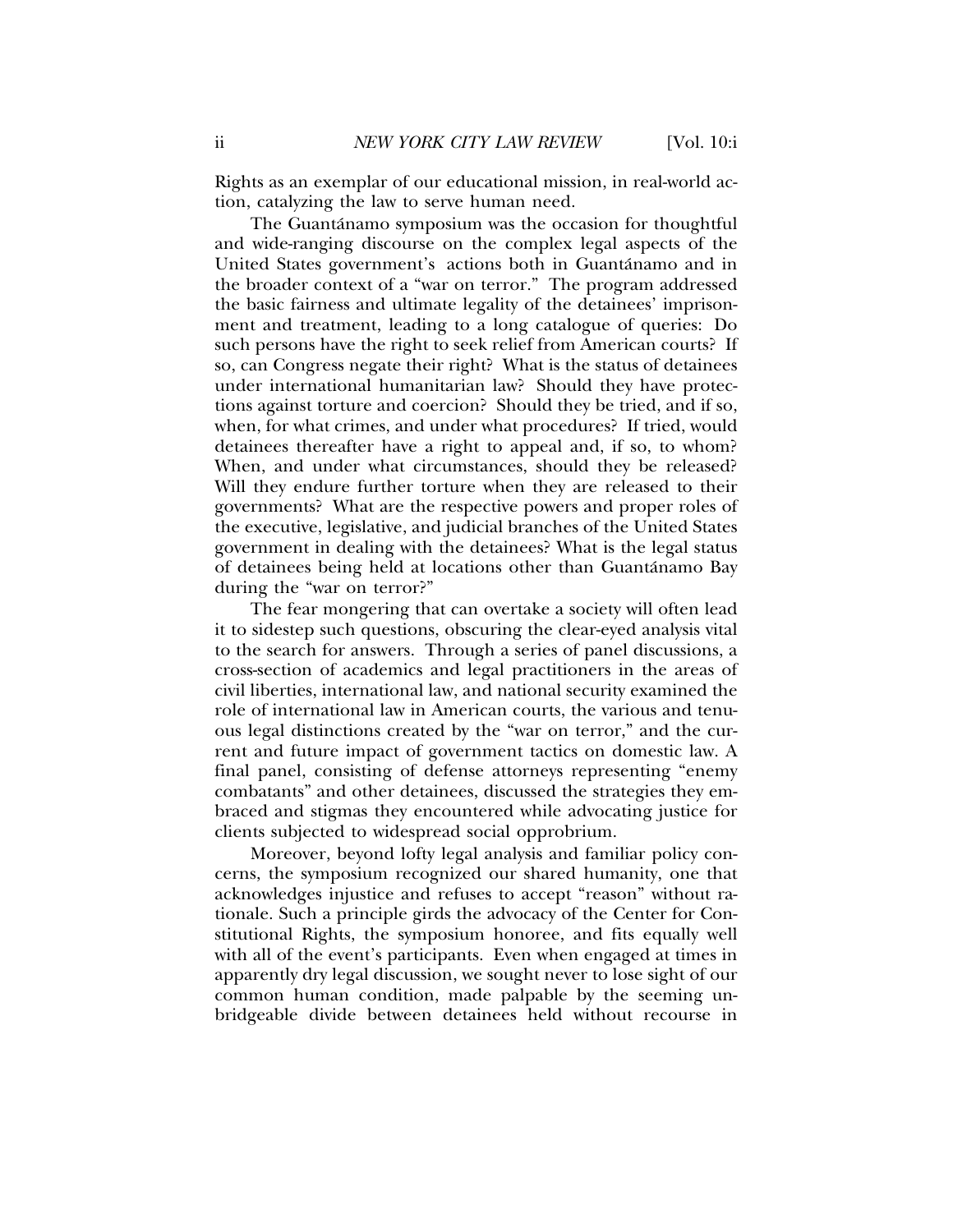Guantánamo Bay, and those of us who are free to discuss their fates, seated comfortably in a New York City auditorium.

There is an artificial sense of safety in a label. The word "detainee" is a sanitized appellation, useful for distancing us from the named thing. "Detainee" does not impart the sheer fright felt upon being snatched away indiscriminately. It does not describe one's fear at the prospect of an interminable incarceration, bereft of trusted counsel, of an existence stretched short of hope. It cannot capture the stark reality of imprisonment, or anguish at one's lonely, constricted, and dehumanized state. By rejecting that label, and bridging that separation, we discover basic decency, born out of concern and respect for the very commonality that unites us, rather than those distinctions that divide.

In that spirit, combining the best legal reasoning with a predominant concern for human need, this issue of the law review contains the related articles and symposium remarks from many of the panelists who gathered that day. We want to extend our sincere gratitude to the Center for Constitutional Rights, the Center for International Human Rights at John Jay College of Criminal Justice, the CUNY University Student Senate, the staff and editorial board of the New York City Law Review, Professor Franklin Siegel, Dean Michelle Anderson, and our faculty advisors Ruthann Robson, Andrea McArdle, and Penelope Andrews. We would also like to thank the authors and panelists for volunteering their time and expertise—many traveling a great distance—to discuss the vital issues presented at the symposium.